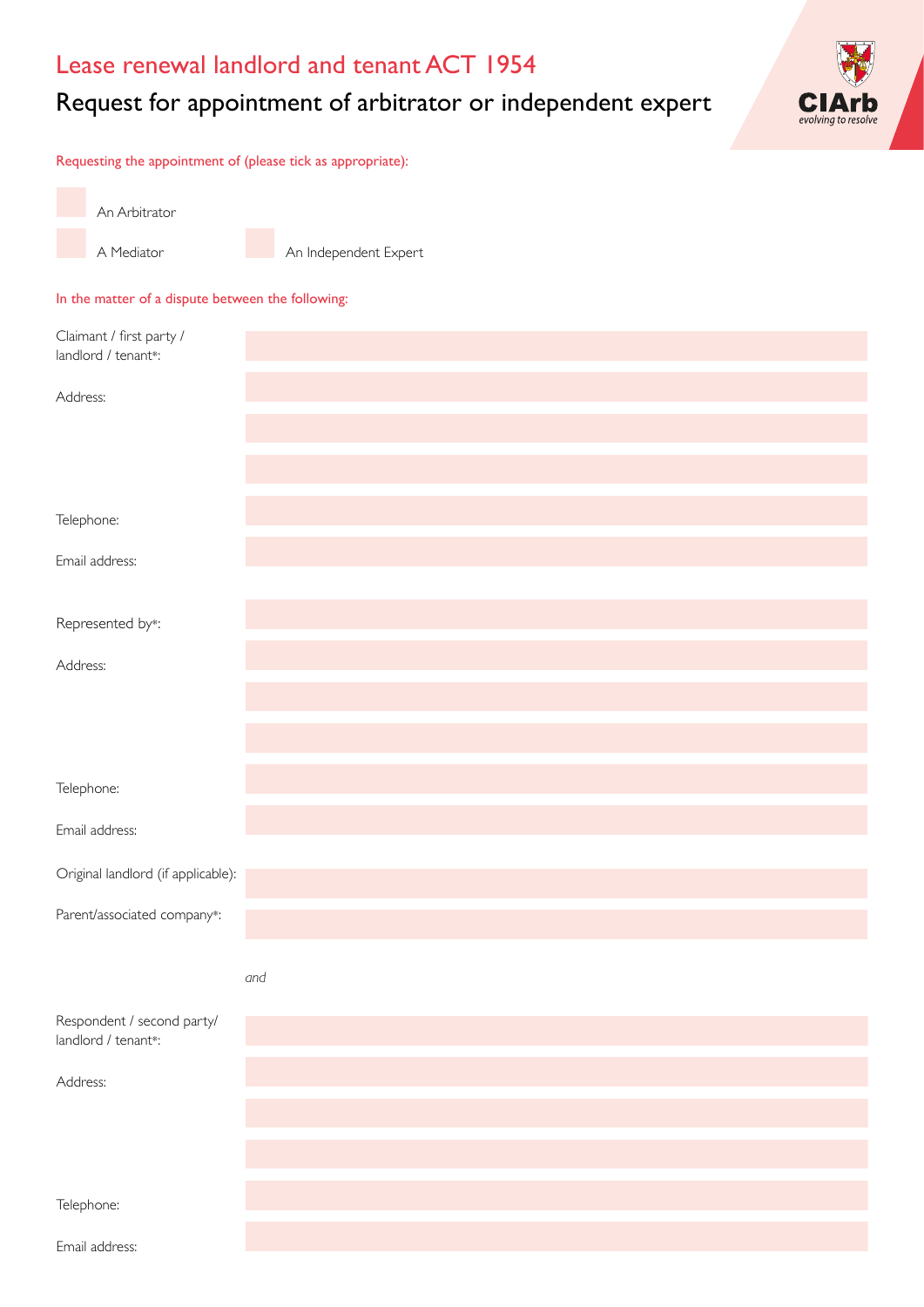| Represented by*: |  |  |
|------------------|--|--|
| Address:         |  |  |
|                  |  |  |
|                  |  |  |
| Telephone:       |  |  |
| Email address:   |  |  |

\*Fill in as applicable or add, if necessary, names of other parties or representatives, by using another copy of this form.

# Details of the property:

| Address:<br>(include full postcode) |  |  |
|-------------------------------------|--|--|
|                                     |  |  |
|                                     |  |  |
| Google maps URL                     |  |  |

# Details of the dispute (please tick as appropriate):

| Landlord & Tenant                  |
|------------------------------------|
| Easements & Right of Light         |
| Property ownership & Interferences |
| Professional Disputes              |
| Utilities                          |
| Other:                             |

Please provide brief details regarding the issues concerned or special requirements stated in the lease: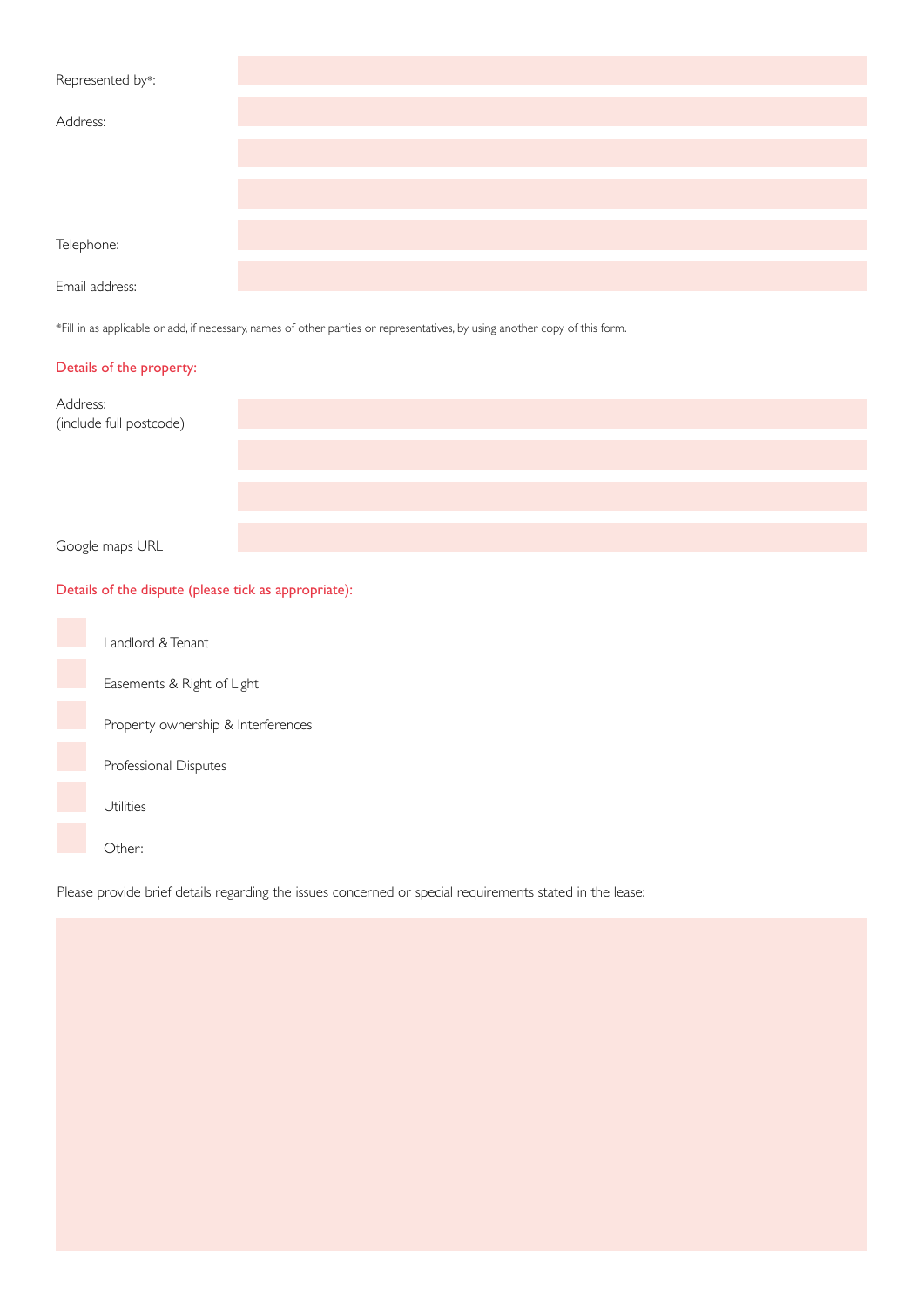| Date of lease*:                      |  |
|--------------------------------------|--|
| Amount in dispute/passing rent*:     |  |
|                                      |  |
| User category*:                      |  |
| Preferred location for the meeting*: |  |

\*complete if applicable

#### Preference for the Arbitrator's / Independent Expert's Background and Skills:

# **Party one: Party two:**

Knowledge/profession:

Specialist experience (if any):

# Knowledge/profession:

Specialist experience (if any):

Your application is accepted on the basis that the information you provide is both accurate and complete. The liability of CIArb and the appointed arbitrator / mediator / expert in relation to the appointment may be restricted if the information provided is inaccurate or incomplete.

### Please complete either part A or B below.



- 4. To pay the reasonable fees and expenses of the arbitrator, whether or not the arbitration reaches a hearing or any award is made;
- 5. To provide adequate security for such payment if the arbitrator so requests;
- 6. To make such payment within ten days of receipt of notice that the award is ready to be taken up or that such payment is otherwise due;
- 7. To inform the arbitrator in the event of the settlement of the dispute before any decision is made and state which party is to pay any fees and expenses due to the arbitrator; and